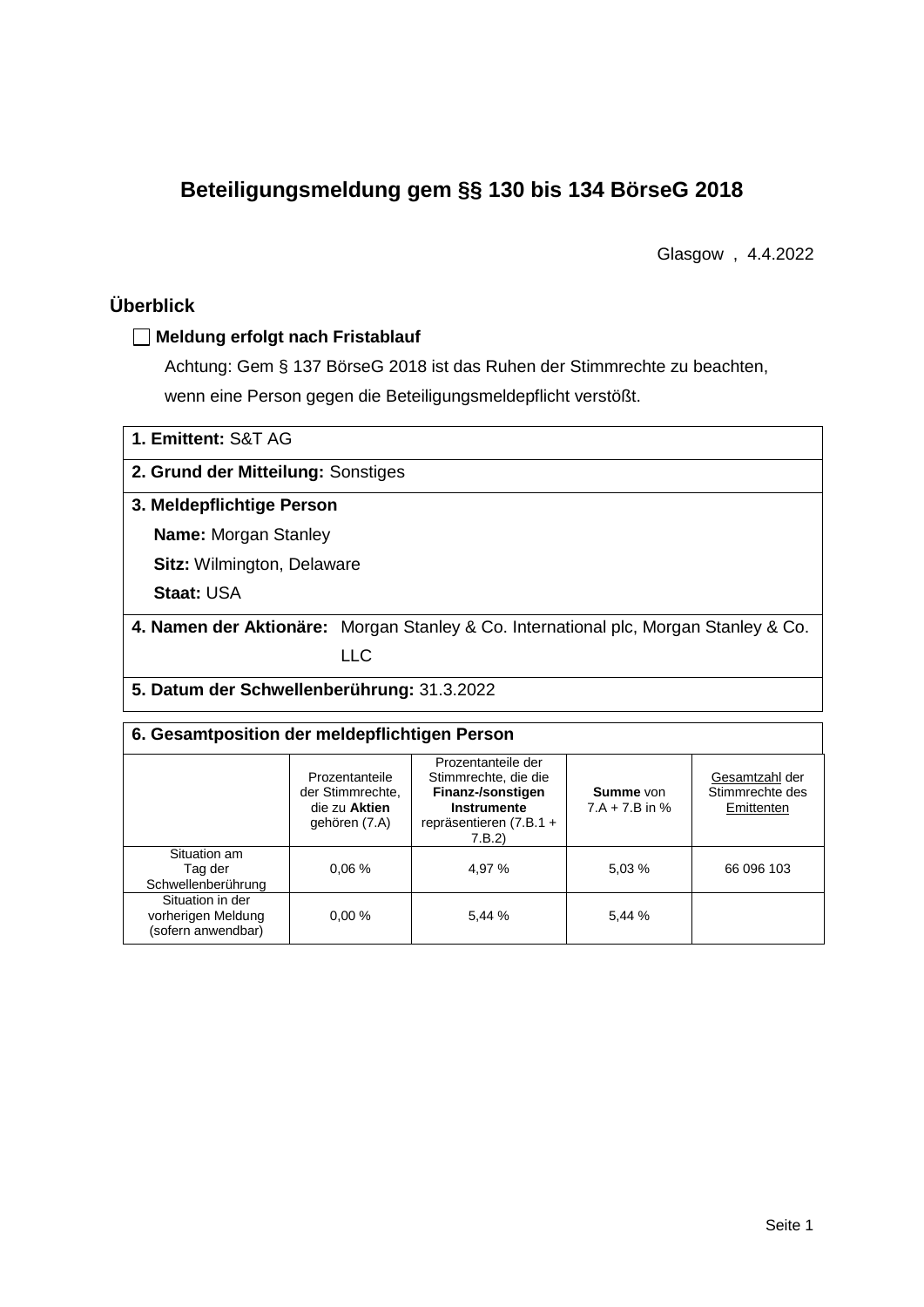## **Details**

# **7. Details über die gehaltenen Instrumente am Tag der Berührung der Schwelle:**

| A: Stimmrechte, die zu Aktien gehören |                                  |                                         |                                    |                                    |  |  |
|---------------------------------------|----------------------------------|-----------------------------------------|------------------------------------|------------------------------------|--|--|
|                                       |                                  | Anzahl der Stimmrechte                  | Prozentanteil der Stimmrechte      |                                    |  |  |
| <b>ISIN der Aktien</b>                | Direkt<br>(§ 130 BörseG<br>2018) | Indirekt<br>$(S$ 133 Börse $G$<br>2018) | Direkt<br>$(S$ 130 BörseG<br>2018) | Indirekt<br>(§ 133 BörseG<br>2018) |  |  |
| AT0000A0E9W5                          | 41 547                           |                                         |                                    | 0.06%                              |  |  |
| Subsumme A                            | 41 547                           |                                         | 0.06%                              |                                    |  |  |

| B 1: Finanzinstrumente / sonstige Instrumente gem § 131 Abs 1 Z 1 BörseG 2018 |              |                |                                                         |                                  |  |  |
|-------------------------------------------------------------------------------|--------------|----------------|---------------------------------------------------------|----------------------------------|--|--|
| Art des Instruments                                                           | Verfalldatum | Ausübungsfrist | Anzahl der Stimmrechte<br>die erworben werden<br>können | Prozentanteil der<br>Stimmrechte |  |  |
| Right of recall over<br>securities lending<br>agreements                      | at any time  | at any time    | 2 373 460                                               | 3.59%                            |  |  |
|                                                                               |              | Subsumme B.1   | 2 373 460                                               | 3.59%                            |  |  |

| B 2: Finanzinstrumente / sonstige Instrumente gem § 131 Abs 1 Z 2 BörseG 2018 |                                     |                |                                           |                           |                                     |  |
|-------------------------------------------------------------------------------|-------------------------------------|----------------|-------------------------------------------|---------------------------|-------------------------------------|--|
| Art des<br>Instruments                                                        | Verfalldatum                        | Ausübungsfrist | Physisches oder<br><b>Cash Settlement</b> | Anzahl der<br>Stimmrechte | Prozentanteil<br>der<br>Stimmrechte |  |
| <b>Equity Swap</b>                                                            | From<br>08.12.2022 to<br>28.03.2024 | at any time    | Cash                                      | 912 845                   | 1,38 %                              |  |
|                                                                               |                                     |                | Subsumme B.2                              | 912 845                   | 1.38 %                              |  |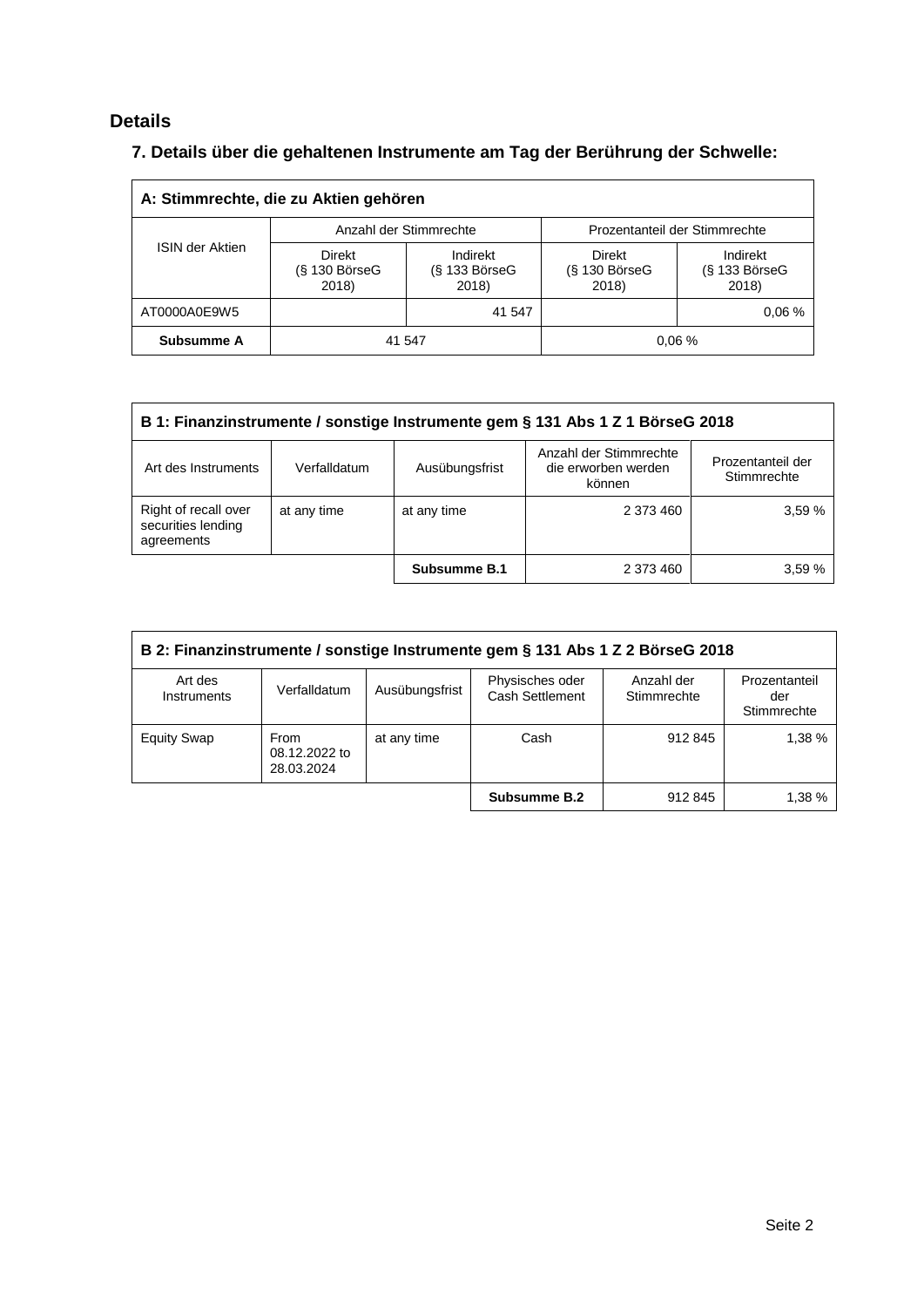#### **8. Information in Bezug auf die meldepflichtige Person:**

Die meldepflichtige Person (Punkt 3) wird nicht von einer natürlichen/juristischen Person kontrolliert und kontrolliert auch keine andere Person, die direkt oder indirekt Instrumente am Emittenten hält.

 $\boxtimes$  Volle Kette der kontrollierten Unternehmen, über die die Stimmrechte und/oder Finanz-/sonstigen Instrumente gehalten werden, beginnend mit der obersten kontrollierenden natürlichen oder juristischen Person:

| Ziffer         | <b>Name</b>                                            | Direkt kontrolliert<br>durch Ziffer | Direkt gehaltene<br>Stimmrechte in<br>Aktien (%) | Direkt gehaltene<br>Finanz-<br>/sonstige<br>Instrumente (%) | <b>Total</b> von beiden<br>$(\%)$ |
|----------------|--------------------------------------------------------|-------------------------------------|--------------------------------------------------|-------------------------------------------------------------|-----------------------------------|
| 1              | Morgan Stanley                                         |                                     |                                                  |                                                             |                                   |
| $\overline{c}$ | Morgan Stanley<br>Capital<br>Management,<br><b>LLC</b> |                                     |                                                  |                                                             |                                   |
| 3              | Morgan Stanley<br>Domestic<br>Holdings, Inc.           | $\overline{2}$                      |                                                  |                                                             |                                   |
| $\overline{4}$ | Morgan Stanley<br>& Co. LLC                            | 3                                   | 0,00%                                            | 1,87 %                                                      | 1,87 %                            |
| 5              | Morgan Stanley<br>International<br>Holdings Inc.       | 1                                   |                                                  |                                                             |                                   |
| 6              | Morgan Stanley<br>International<br>Limited             | 5                                   |                                                  |                                                             |                                   |
| $\overline{7}$ | Morgan Stanley<br>Investments<br>(UK)                  | 6                                   |                                                  |                                                             |                                   |
| 8              | Morgan Stanley<br>& Co.<br>International plc           | 7                                   | 0,06%                                            | 3,10%                                                       | 3,16%                             |
|                |                                                        |                                     |                                                  |                                                             |                                   |

#### **9. Im Falle von Stimmrechtsvollmacht**

Datum der Hauptversammlung: -

Stimmrechtsanteil nach der Hauptversammlung: - entspricht - Stimmrechten

#### **10. Sonstige Kommentare:**

The notification was triggered as a result of an exercise of a right of recall over securities lending agreements

Glasgow am 4.4.2022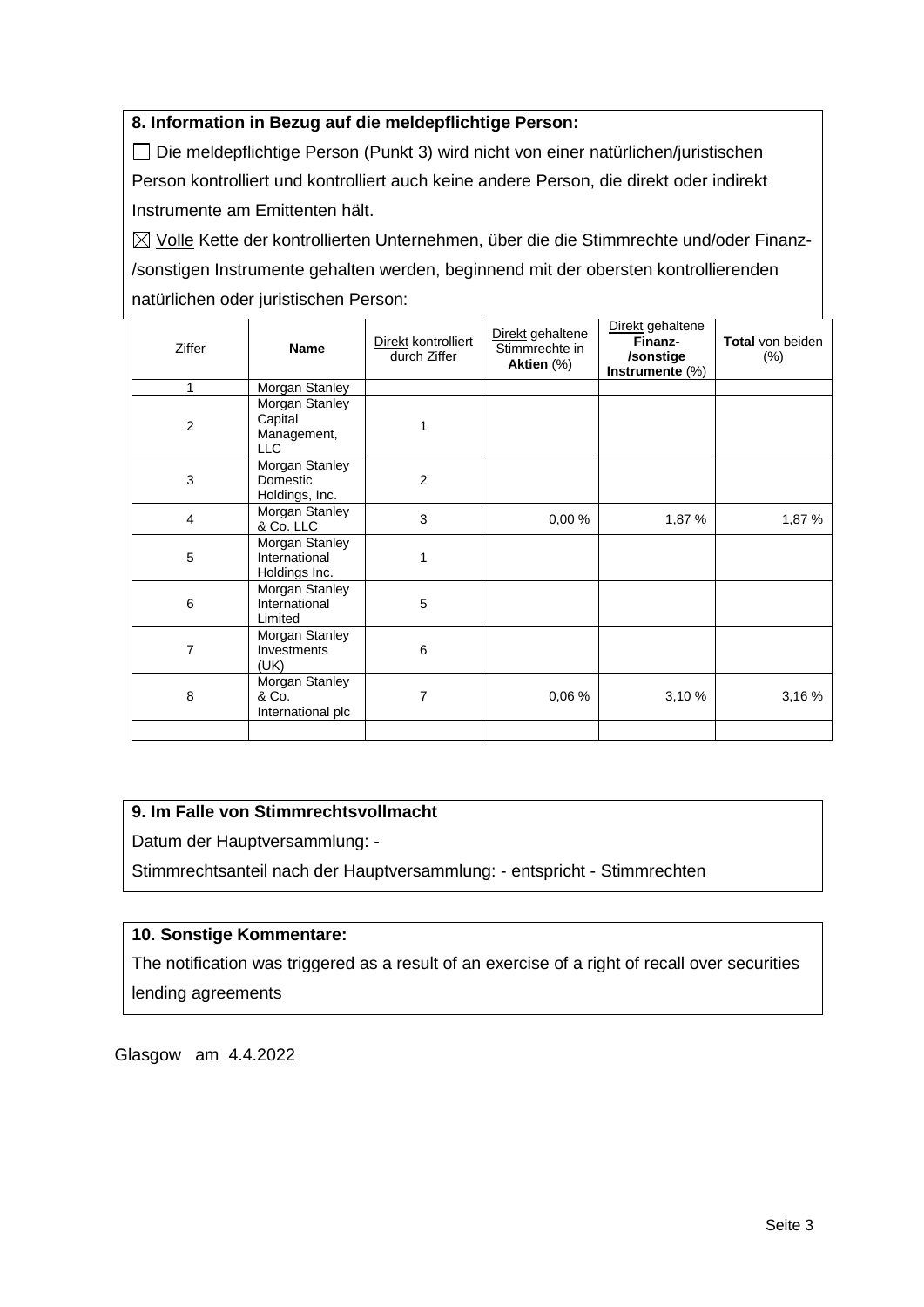# **Major holdings notification pursuant to Sec. 130 to 134 BörseG 2018**

Glasgow , 4.4.2022

#### **Overview**

#### **Notification made after deadline**

Caution: In case of violations of major holdings notification rules, please pay attention to Section 137 BörseG 2018 (Suspension of voting rights)

|  |  | 1. Issuer: S&T AG |  |  |
|--|--|-------------------|--|--|
|--|--|-------------------|--|--|

#### **2. Reason for the notification:** Other

#### **3. Person subject to notification obligation**

**Name:** Morgan Stanley

**City:** Wilmington, Delaware

**Country:** USA

### **4. Name of shareholder(s):** Morgan Stanley & Co. International plc, Morgan Stanley &

Co. LLC

#### **5. Date on which the threshold was crossed or reached:** 31.3.2022

#### **6. Total positions**

|                                                                                | % of voting rights<br>attached to<br>shares $(7.A)$ | % of voting rights<br>through<br>financial/other<br>instruments $(7.B.1 +$<br>7.B.2) | <b>Total</b> of both in %<br>$(7.A + 7.B)$ | Total number of<br>voting rights of<br>issuer |  |  |  |  |
|--------------------------------------------------------------------------------|-----------------------------------------------------|--------------------------------------------------------------------------------------|--------------------------------------------|-----------------------------------------------|--|--|--|--|
| Resulting situation on the<br>date on which threshold<br>was crossed / reached | 0.06%                                               | 4,97 %                                                                               | 5.03 %                                     | 66 096 103                                    |  |  |  |  |
| Position of previous<br>notification (if applicable)                           | 0.00%                                               | 5.44 %                                                                               | 5.44 %                                     |                                               |  |  |  |  |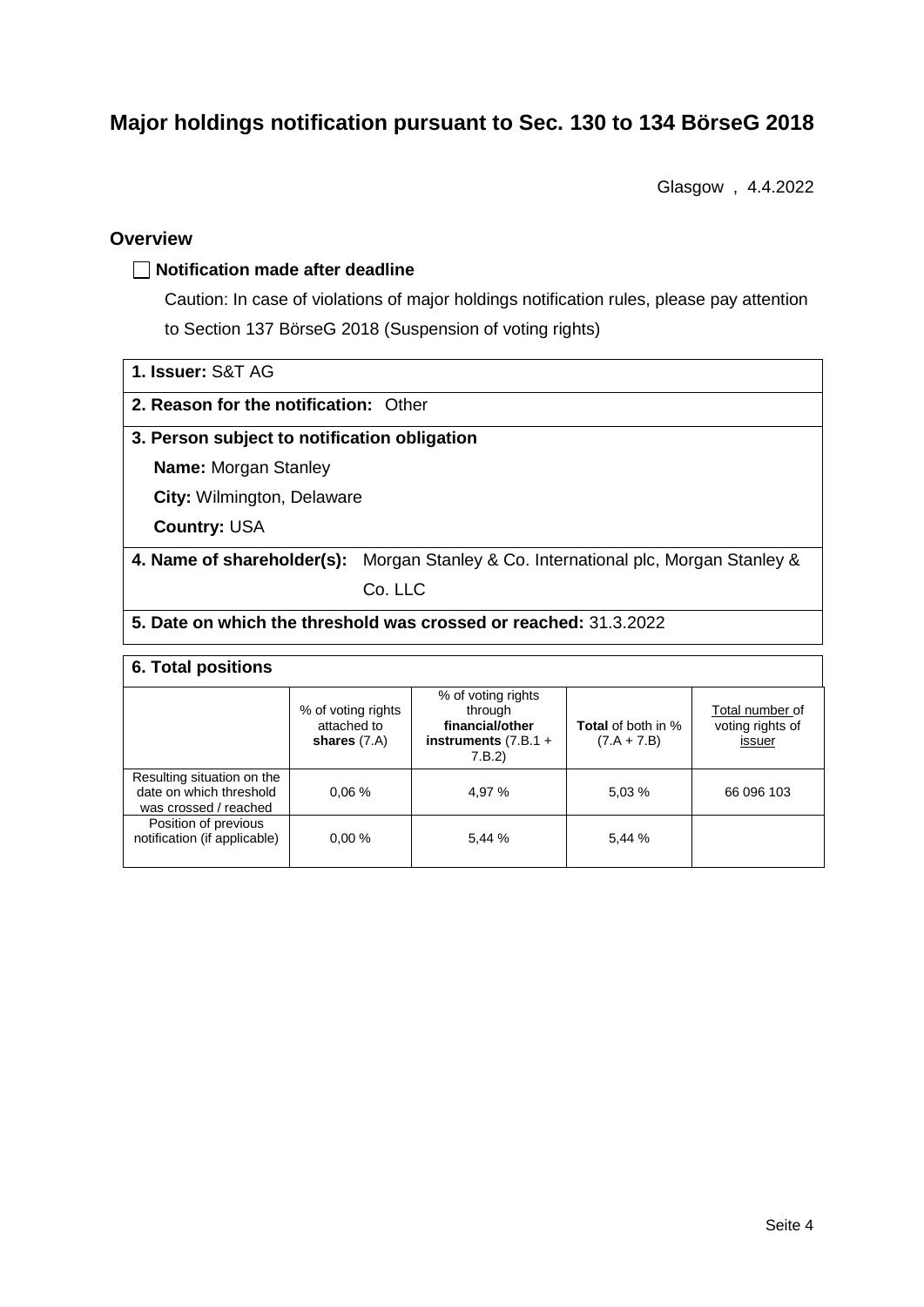## **Details**

### **7. Notified details of the resulting situation:**

| A: Voting rights attached to shares |                                           |                                      |                                    |                                      |  |  |
|-------------------------------------|-------------------------------------------|--------------------------------------|------------------------------------|--------------------------------------|--|--|
|                                     |                                           | Number of voting rights              | % of voting rights                 |                                      |  |  |
| <b>ISIN Code</b>                    | <b>Direct</b><br>(Sec 130 BörseG<br>2018) | Indirect<br>(Sec 133 BörseG<br>2018) | Direct<br>(Sec 130 BörseG<br>2018) | Indirect<br>(Sec 133 BörseG<br>2018) |  |  |
| AT0000A0E9W5                        | 41 547                                    |                                      |                                    | 0.06%                                |  |  |
| <b>SUBTOTAL A</b>                   | 41 547                                    |                                      | 0.06%                              |                                      |  |  |

| B 1: Financial / Other Instruments pursuant to Sec. 131 para. 1 No. 1 BörseG 2018 |                        |                        |                                                                                      |                    |  |  |
|-----------------------------------------------------------------------------------|------------------------|------------------------|--------------------------------------------------------------------------------------|--------------------|--|--|
| Type of instrument                                                                | <b>Expiration Date</b> | <b>Exercise Period</b> | Number of voting<br>rights that may be<br>acquired if the<br>instrument is exercised | % of voting rights |  |  |
| Right of recall over<br>securities lending<br>agreements                          | at any time            | at any time            | 2 373 460                                                                            | 3.59 %             |  |  |
|                                                                                   |                        | <b>SUBTOTAL B.1</b>    | 2 373 460                                                                            | 3,59%              |  |  |

| B 2: Financial / Other Instruments pursuant to Sec. 131 para. 1 No. 2 BörseG 2018 |                                     |                    |                                      |                            |                       |  |
|-----------------------------------------------------------------------------------|-------------------------------------|--------------------|--------------------------------------|----------------------------|-----------------------|--|
| Type of instrument                                                                | Expiration<br>Date                  | Exercise<br>Period | Physical /<br><b>Cash Settlement</b> | Number of<br>voting rights | % of voting<br>rights |  |
| <b>Equity Swap</b>                                                                | From<br>08.12.2022 to<br>28.03.2024 | at any time        | Cash                                 | 912845                     | 1.38%                 |  |
|                                                                                   |                                     |                    | <b>SUBTOTAL B.2</b>                  | 912 845                    | 1.38 %                |  |